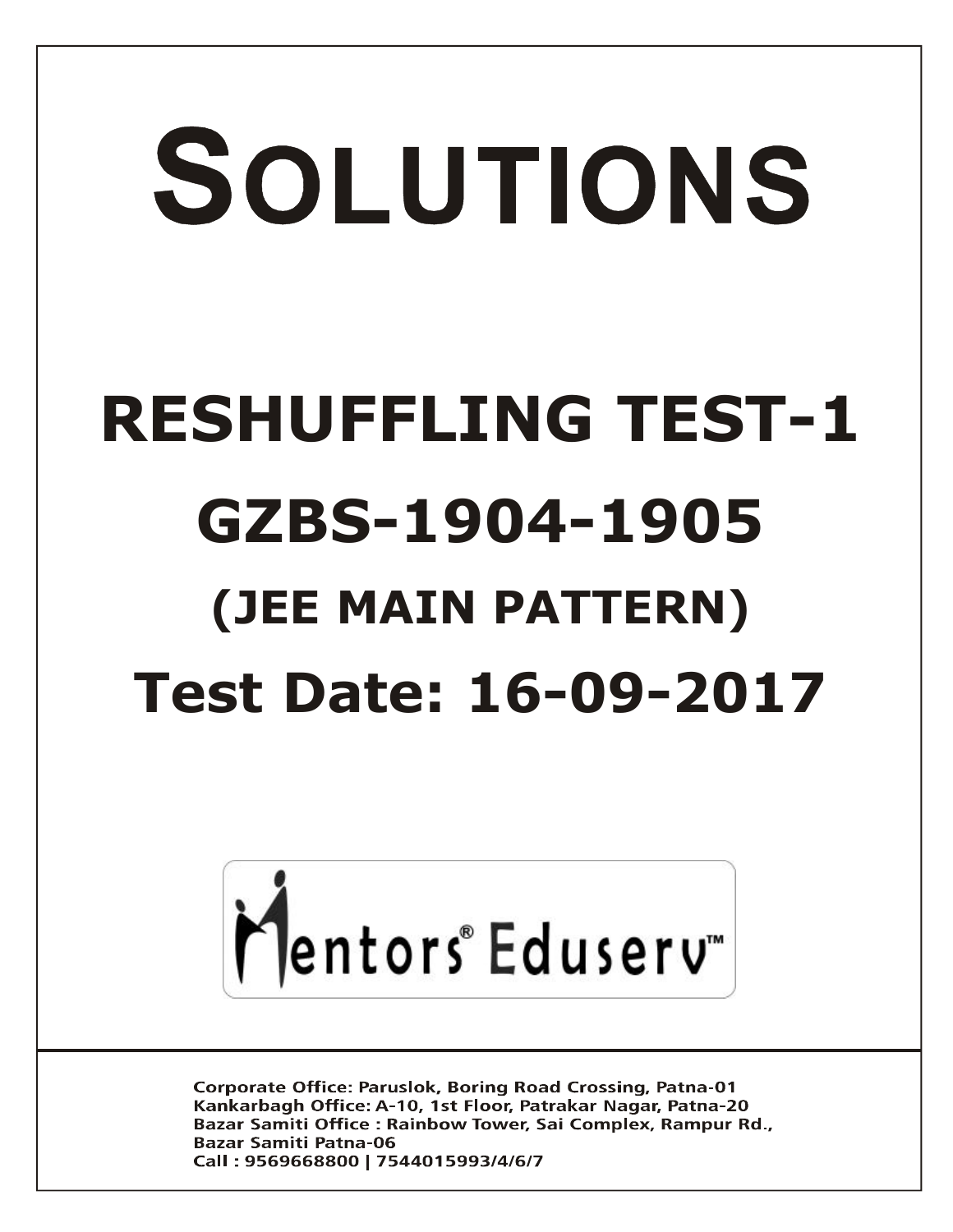| $[2]$      | RT-I (MAIN) GZBS-1904-1905_16.09.2017                                                                                                             |
|------------|---------------------------------------------------------------------------------------------------------------------------------------------------|
|            | <b>PHYSICS</b>                                                                                                                                    |
| $\ddagger$ | (D)                                                                                                                                               |
| 2.         | (A)                                                                                                                                               |
| 3.         | (D)                                                                                                                                               |
| 4.         | (C)                                                                                                                                               |
|            | $\frac{ \vec{R} _{\text{min}}}{ R _{\text{max}}} = \frac{1}{4} = \frac{  \vec{A}  -  \vec{B}  }{ \vec{A}  +  \vec{B} }$                           |
|            | $ \vec{A}  +  \vec{B}  = 4  \vec{A}  -  \vec{B} $                                                                                                 |
|            | If $ \vec{A}  >  \vec{B} $                                                                                                                        |
|            | $ \vec{A}  +  \vec{B}  = 4( \vec{A}  -  \vec{B} )$                                                                                                |
|            | $3 \vec{A}  = 5 \vec{B}  \Rightarrow \frac{ \vec{A} }{ \vec{B} } = \frac{5}{3}$                                                                   |
|            | If $ \vec{B}  >  \vec{A} $                                                                                                                        |
|            | $ \vec{A}  +  \vec{B}  = 4( \vec{B}  -  \vec{A} )$                                                                                                |
|            | $\frac{ \overrightarrow{A} }{ \overrightarrow{B} } = \frac{3}{5}$                                                                                 |
| 5.         | (A)                                                                                                                                               |
|            | Component of $\vec{A}$ along $\vec{B} = \frac{\vec{A} \cdot \vec{B}}{ \vec{B} } \cdot \hat{B}$                                                    |
| 6.         | (A)                                                                                                                                               |
| 7.         | (C)                                                                                                                                               |
| 8.         | (B)                                                                                                                                               |
|            | $ \vec{a}-\vec{b} ^2+ \vec{b}-\vec{c} ^2+ \vec{c}-\vec{a} ^2$                                                                                     |
|            | $= (\vec{a} - \vec{b}) \cdot (\vec{a} - \vec{b}) + (\vec{b} - \vec{c}) \cdot (\vec{b} - \vec{c}) + (\vec{c} - \vec{a}) \cdot (\vec{c} - \vec{a})$ |
|            |                                                                                                                                                   |

Mentors<sup>®</sup> Eduserv<sup>®</sup>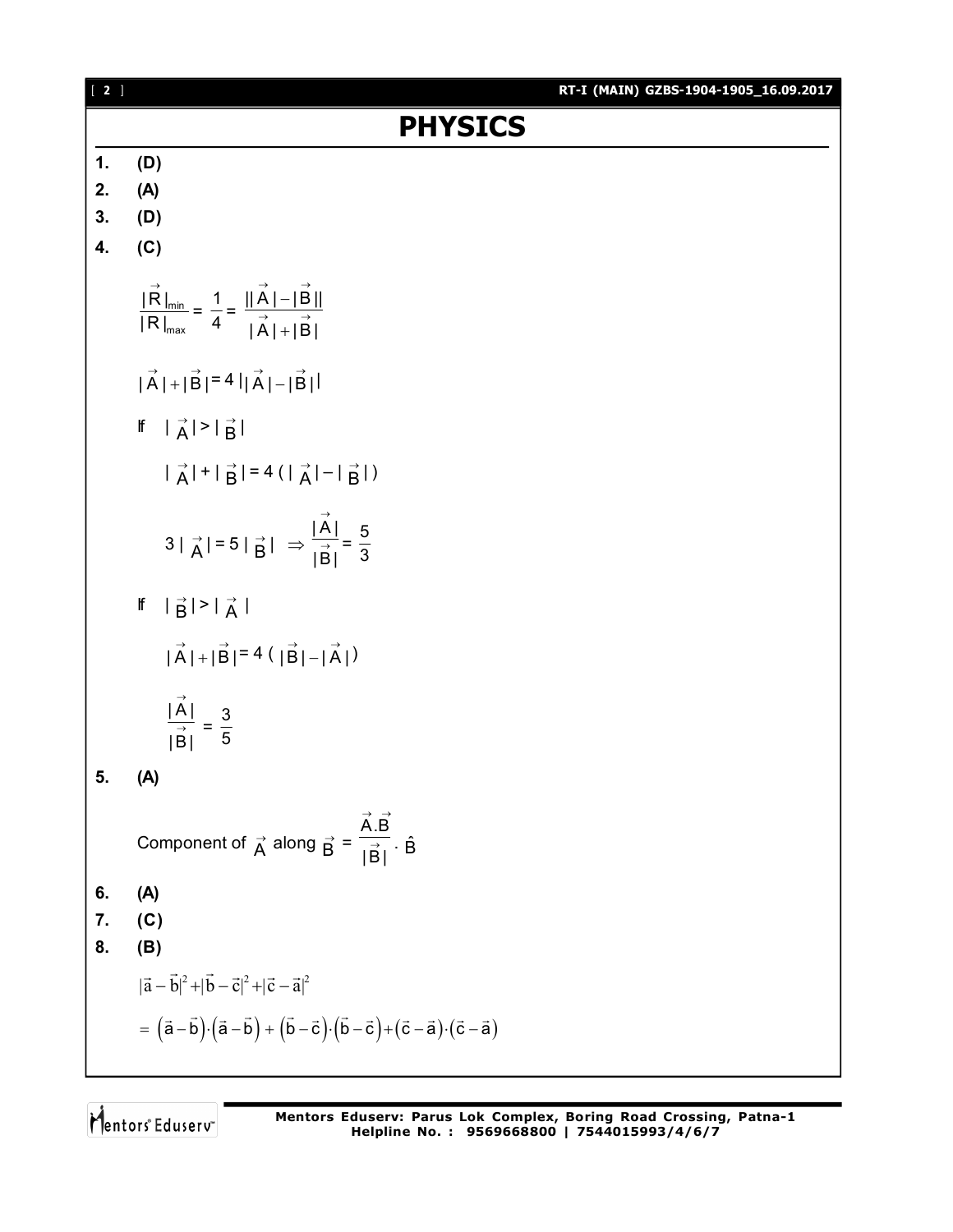

Mentors Eduserv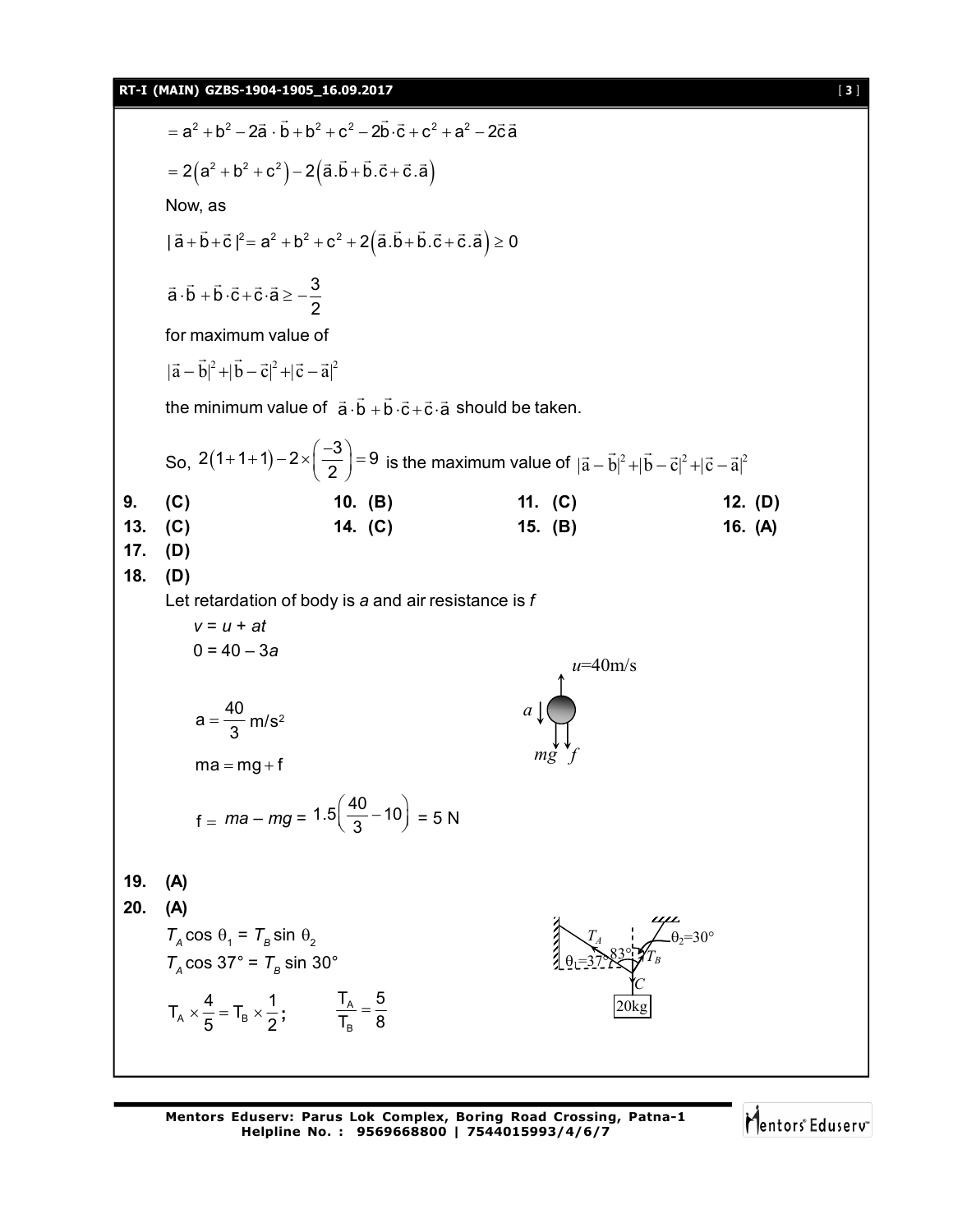

Mentors Eduserv

**Mentors Eduserv: Parus Lok Complex, Boring Road Crossing, Patna-1 Helpline No. : 9569668800 | 7544015993/4/6/7**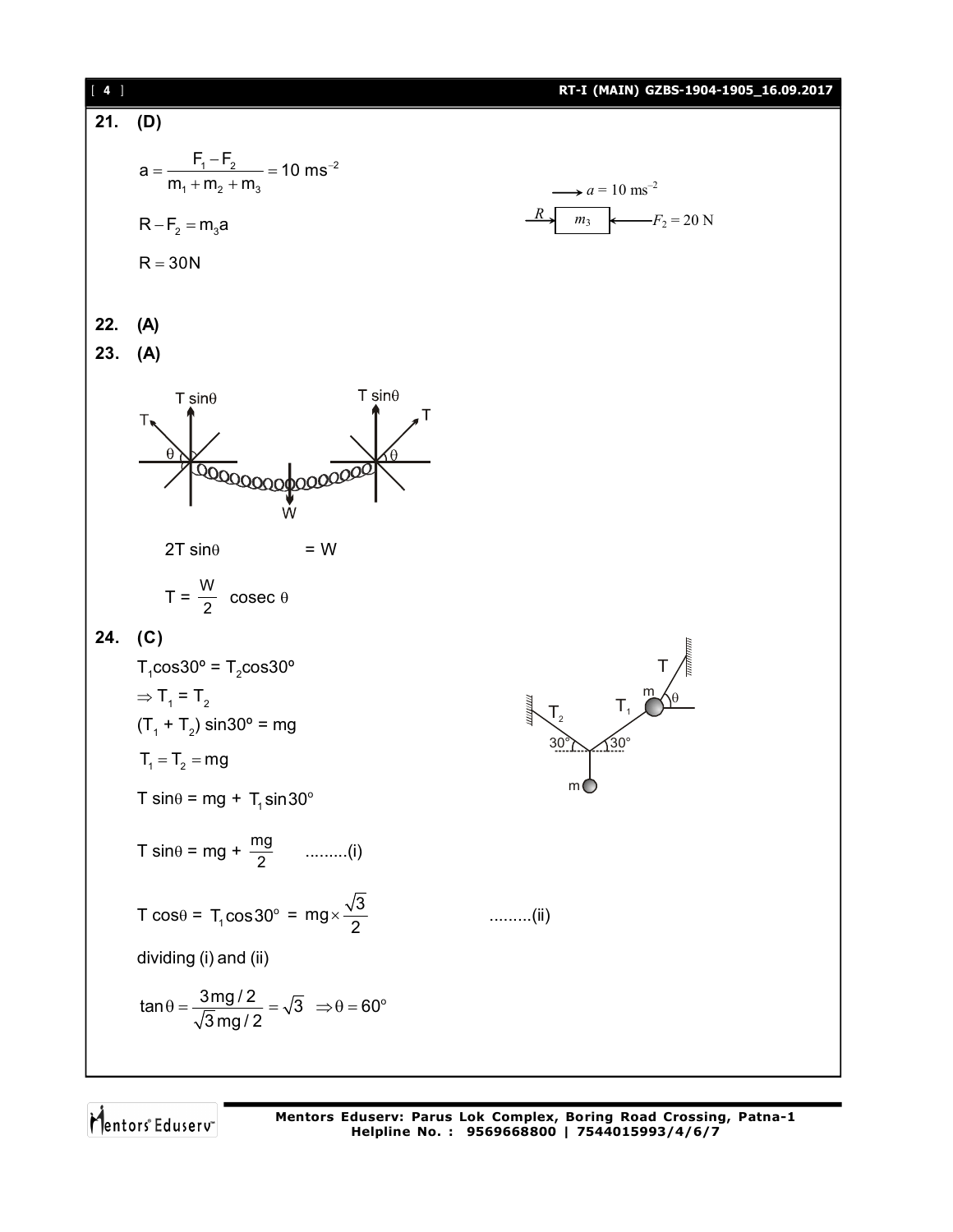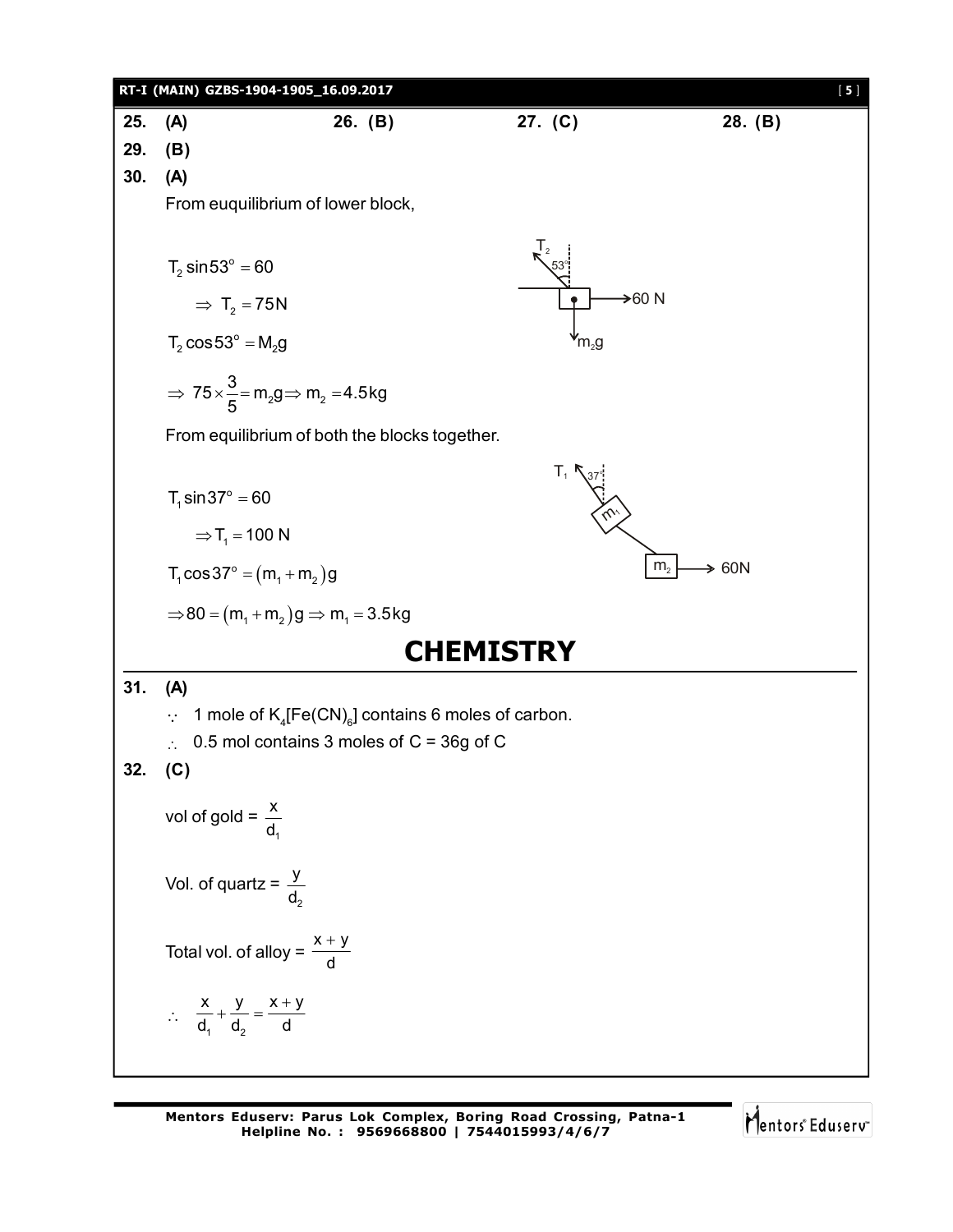[ **6** ] **RT-I (MAIN) GZBS-1904-1905\_16.09.2017**

**33. (D)** Moles of Fe<sub>2</sub>O<sub>3</sub> =  $\frac{1.6 \times 1000}{160}$  = 10  $\frac{\times 1000}{122}$  = Moles of CO requred = 30 moles  $2C + O<sub>2</sub> \rightarrow 2CO$ Moles of  $\textsf{O}_2$  required = 15 mol. ∴ Mass of O<sub>2</sub> = 15 x 32 = 480g. **34. (C)** Mole of Nx =  $\frac{8}{1} \times \frac{1}{3} \times \frac{1}{1} \times$  (Moles of M) Mole of M =  $\frac{206}{103} \times \frac{3}{8} = \frac{3}{4}$  $\therefore$  Mass of M =  $\frac{3}{4} \times 56 = 42g$ **35. (A)** Moles of HCl =  $\frac{50}{1000} \times 4$ ∴ Mole of Fe<sup>2+</sup> =  $\frac{1}{2} \times \frac{50}{1000} \times 4 = 0.1$ **36. (D)** By POAC on Ag. Moles of Ag =  $2 \times$  moles of Ag<sub>2</sub>S Moles of Ag<sub>2</sub>S =  $\frac{1}{108} \times \frac{1}{2}$ Mass of Ag<sub>2</sub>S =  $\frac{1}{216}$  × 248g  $\frac{1.34 \times \omega}{100} = 1.148$  $\frac{\times \omega}{\omega}$  =  $\omega = 85.7g$ **37. (C)** Let  $n_{P_4O_{10}} = x$  $n_{P_4O_6} = y$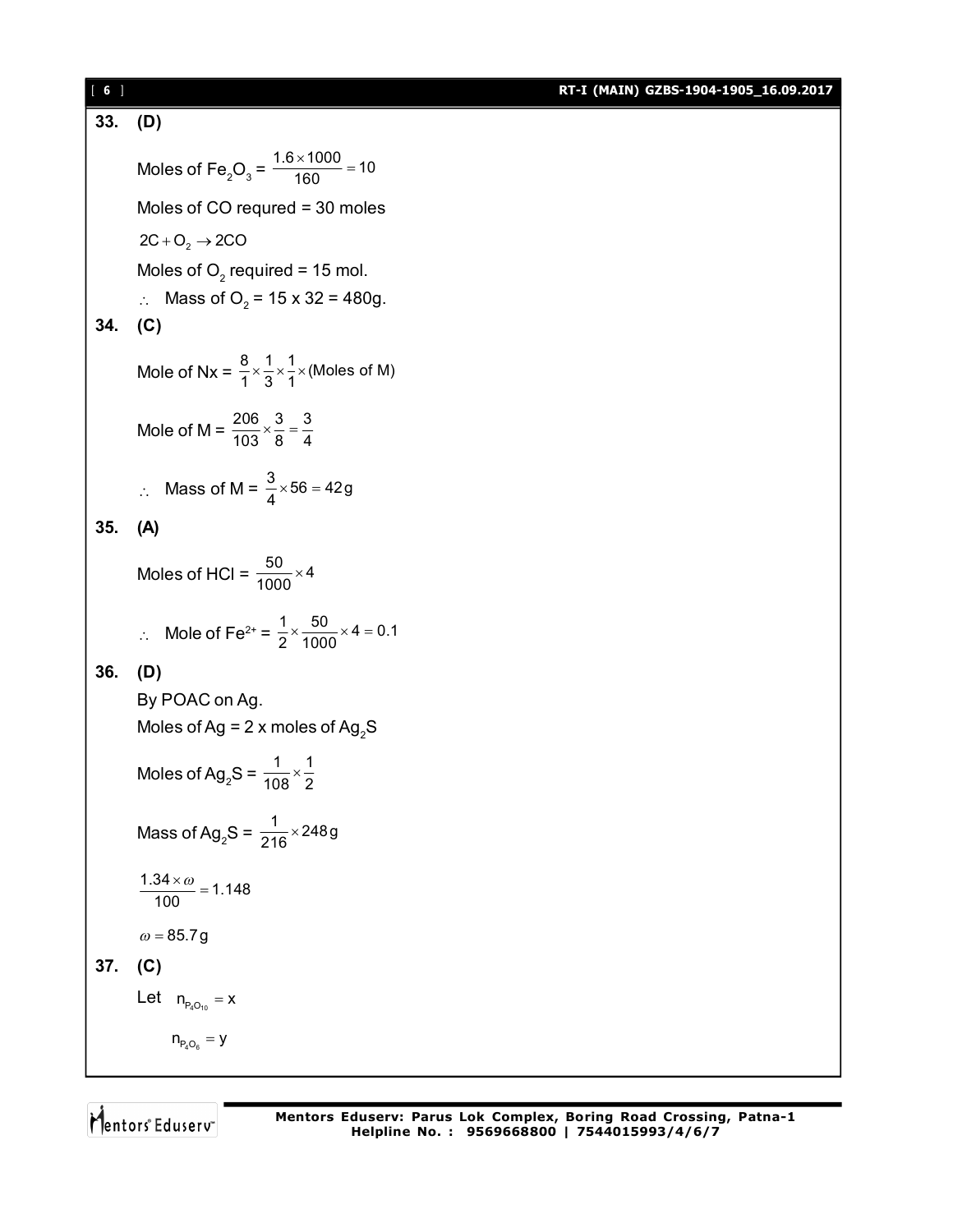#### **RT-I (MAIN) GZBS-1904-1905\_16.09.2017** [ **7** ]

By POAC on P  $4 \times \frac{31}{124} = 4x + 4y$  ... (i) By POAC on O  $2 \times 1 = 10 \times x + 6y$  ... (ii) On solving (i) & (ii)  $x = 1/8$   $y = 1/8$ ∴ Mass of P<sub>4</sub>O<sub>10</sub> =  $\frac{1}{8}$  × 284 g = 35.5 g ∴ Mass of P<sub>4</sub>O<sub>6</sub> =  $\frac{1}{8}$  × 220 g = 27.5 g **38. (D)**  $0.5 = \frac{0.4 \times V \times 2 + 50 \times 0 \times 3}{50 + V}$  $\times$  V  $\times$  2 + 50  $\times$  0  $\times$  3  $^{+}$  $V = 33.33$  ml **39. (A)** 1000 g of H<sub>2</sub>O contains 0.2 moles of H<sub>2</sub>SO<sub>4</sub> Mass of  $H_2SO_4 = 0.2 \times 98 \text{ g} = 19.6 \text{ g}$  $\therefore$  Total mass = 1000 + 19.6 g = 1019.6 g **40. (B)**  $P_{\text{proton}} = \frac{P}{m_{\text{p}}}, (e/m)_{\text{neutrons}} = \frac{P}{m_{\text{p}}}$  $(e / m)_{Proton} = \frac{e}{m_{\rm p}}$ ,  $(e / m)_{\rm neutrons} = \frac{O}{m_{\rm p}}$  $D$ euterium  $2m_{\rm p}$ , (c, iii)  $\alpha$  particle  $-$  4m<sub>p</sub>  $2m_{\rm p}$ (e / m)<sub>Deuterium</sub> =  $\frac{e}{2m_{\rm p}}$ , (e / m)  $\alpha$  - particle =  $\frac{2e}{4m_{\rm p}}$  =  $\frac{e}{2m}$ **41. (C)**  $-1.6\times10^{-19}$  and  $-4.0\times10^{-19}$ has highest common factor  $_{\cdot - \cdot 8 \times 10^{-19}}$  coulomb So electronic charge is  $-0.8 \times 10^{-19}$ C **42. (D)**  ${\mathsf x}$   $\!+\!{\mathsf x} {\longrightarrow} 2{\times}$  160 ${\times}$ 10 $^3$  J / mole $^{-1}$ B.E per molecule =  $\frac{160 \times 10^3}{6,000,40^5}$ 23  $160\times 10^3$  J  $6.023\times 10$  $=\frac{160\times10}{6\cdot023\times1}$ 

Mentors Eduserv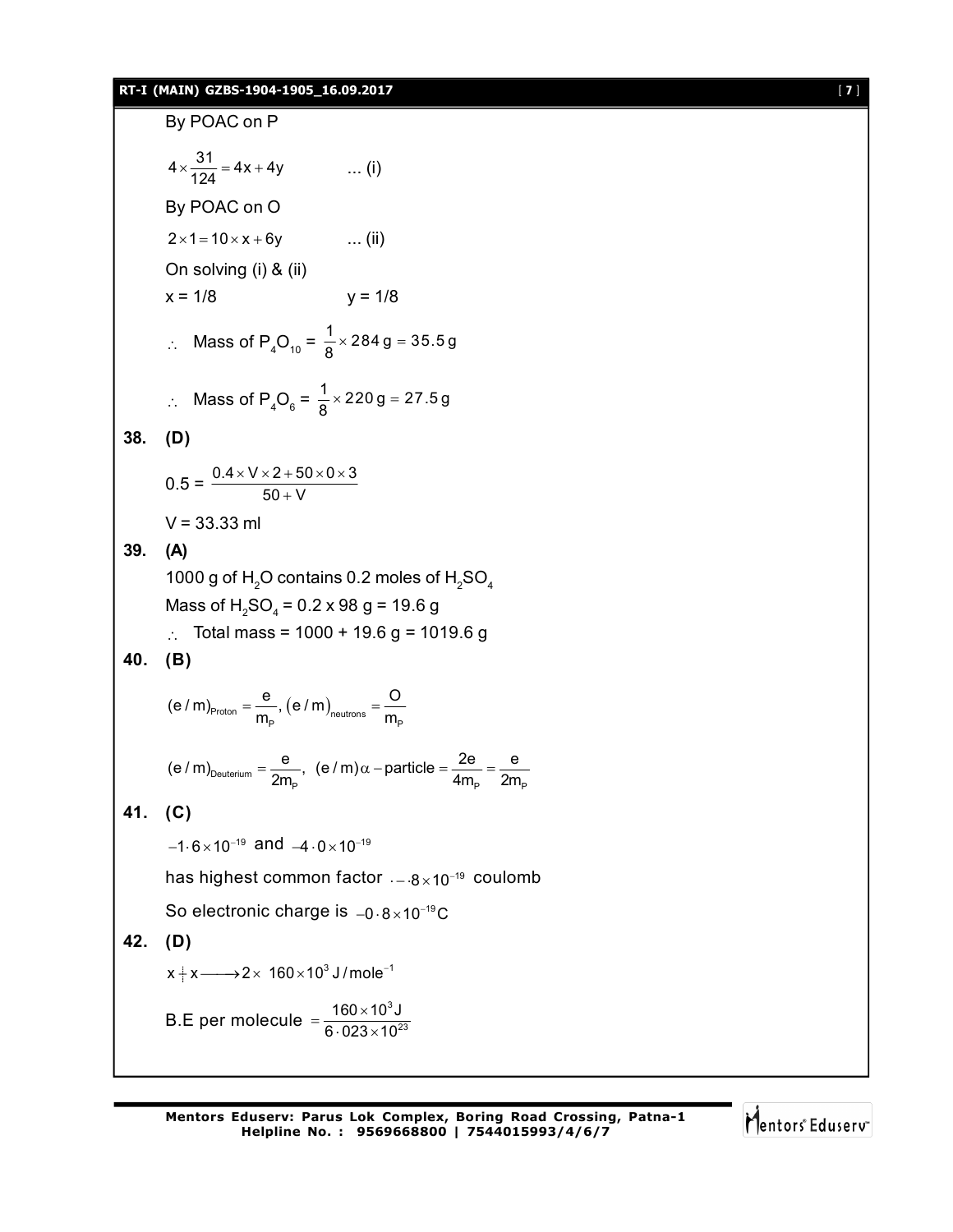#### [ **8** ] **RT-I (MAIN) GZBS-1904-1905\_16.09.2017**

$$
hv = \frac{160 \times 10^3 \text{ J}}{6.023 \times 10^{23}}
$$
  
160 × 10<sup>3</sup> J

$$
v = \frac{160 \times 10^{3} \text{ J}}{6.63 \times 10^{-34} \times 6.023 \times 10^{23} \text{ J} - \text{sec}} = 4 \times 10^{14} \text{ Hz}
$$

# **43. (A)**

1  $^{10}$  $\frac{hc}{\lambda} = \frac{hc}{\lambda_1} + \frac{hc}{\lambda_2}$  $1 + \frac{1}{2}$ 1  $\frac{1}{2}$  $\frac{1}{\lambda} = \frac{\lambda_1 + \lambda_2}{\lambda_1 + \lambda_2}$  $1''2$  $\lambda = \frac{\lambda_1 \lambda_2}{\lambda_1 + \lambda_2}$ 

 $1 + \frac{1}{2}$ 

### **44. (D)**

Planck's theory says radiat energy emitted in small packets i.e., discontinuous manner.

## **45. (B)**

$$
K.E. = \frac{hc}{\lambda} - \frac{hc}{\lambda_o}
$$

$$
\frac{1}{2}mv^2 = hc\left[\frac{\lambda_o - \lambda}{\lambda \lambda_o}\right]
$$

$$
V = \left[\frac{2hc}{m}\left\{\frac{\lambda_o - \lambda}{\lambda \lambda_o}\right\}\right]^{1/2}
$$

# **46. (A)**

 $K.E. = hv - hv_0$ 

Since intercept is different for these curve.

 $(hv_{o})_{A} \neq (hv_{o})_{B}$ 

# **47. (B)**

$$
V.S = \frac{250 \times 1.5 + 750 \times .5}{1000} \times 11.2 = 8.4 \text{ V}
$$

# **48. (C)**

No. of molecule = 
$$
\frac{2 \times 1.2}{70 \times 35} \times N_A = \frac{1.2}{35^2} N_A
$$

Mentors<sup>e</sup> Eduserv<sup>-</sup>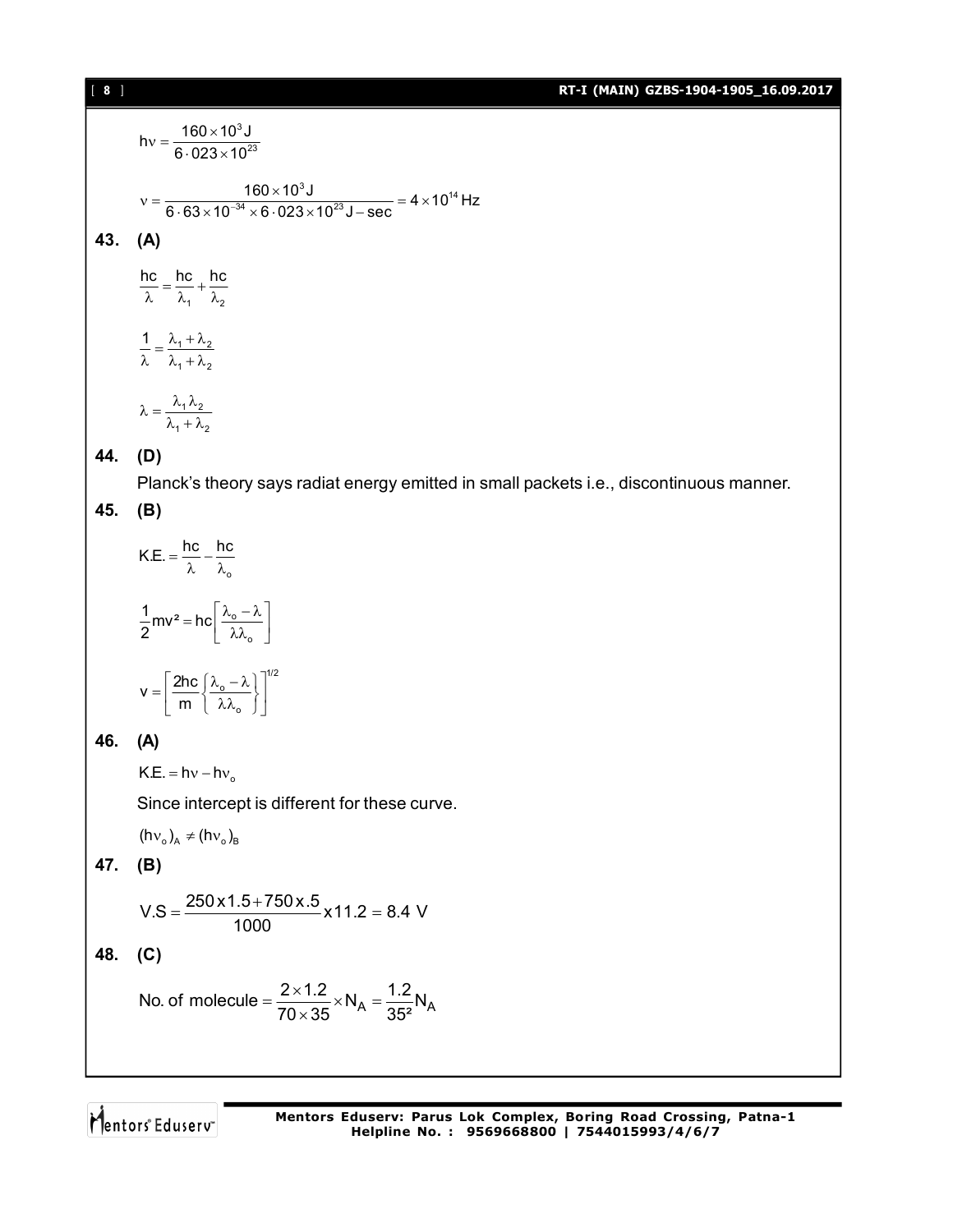# **RT-I (MAIN) GZBS-1904-1905\_16.09.2017** [ **9** ]

49. **(B)**  
\n12C(s)+11H<sub>2</sub>(g)+
$$
\frac{11}{2}
$$
O<sub>2</sub>(g)— $\rightarrow$ C<sub>12</sub>H<sub>22</sub>O<sub>11</sub>(s)  
\n7 mole 6 mole  
\n6 mole 2.5 mole  
\n1. R.  
\n∴ Weight of C<sub>12</sub>H<sub>22</sub>O<sub>11</sub> formed =  $\frac{1}{5.5}$ ×2.5×342=155.45 g  
\n50. **(C)**  
\nFinal molarity =  $\frac{480 \times 1.5 + 520 \times 1.2}{1000}$  = 1.344 M  
\n51. **(A)**  
\nC<sub>7</sub>H<sub>6</sub>O<sub>3</sub> + C<sub>4</sub>H<sub>6</sub>O<sub>3</sub>— $\rightarrow$ C<sub>9</sub>H<sub>8</sub>O<sub>4</sub> + C<sub>2</sub>H<sub>4</sub>O<sub>2</sub>  
\n0.0145 mole 0.0392mole  
\nWeight of C<sub>9</sub>H<sub>8</sub>O<sub>4</sub> formed = 0.0145 × 180 = 2.61 g  
\n∴ %yield =  $\frac{2.1 \times 100}{2.61}$  = 80.46%  
\n52. **(C)**  
\nK.E. of photo electron = (0.20×1.6×10<sup>-19</sup>)J  
\n $\frac{hc}{\lambda}$  = (work function) + (K.E of photo electron)  
\n⇒ Work function =  $\frac{(6.50 \times 10^{-34})(3 \times 10^8)}{(390 \times 10^{-9})}$  - (0.20×1.6×10<sup>-19</sup>)  
\n= (5×10<sup>-19</sup>) - (0.32×10<sup>-19</sup>) = 4.68×10<sup>-19</sup>J/atom  
\n  
\n53. **(B)**  
\nWeight of sulphur present in coal  
\n $\frac{2 \times 10^4 \times 4}{100}$  = 2×10<sup>4</sup> kg S + O<sub>2</sub> → SO<sub>2</sub>  
\n32 x 10<sup>-3</sup> kg → 64 x 10<sup>-3</sup>

 $32 \times 10^{-3}$ 

Mentors<sup>e</sup> Eduserv<sup>-</sup>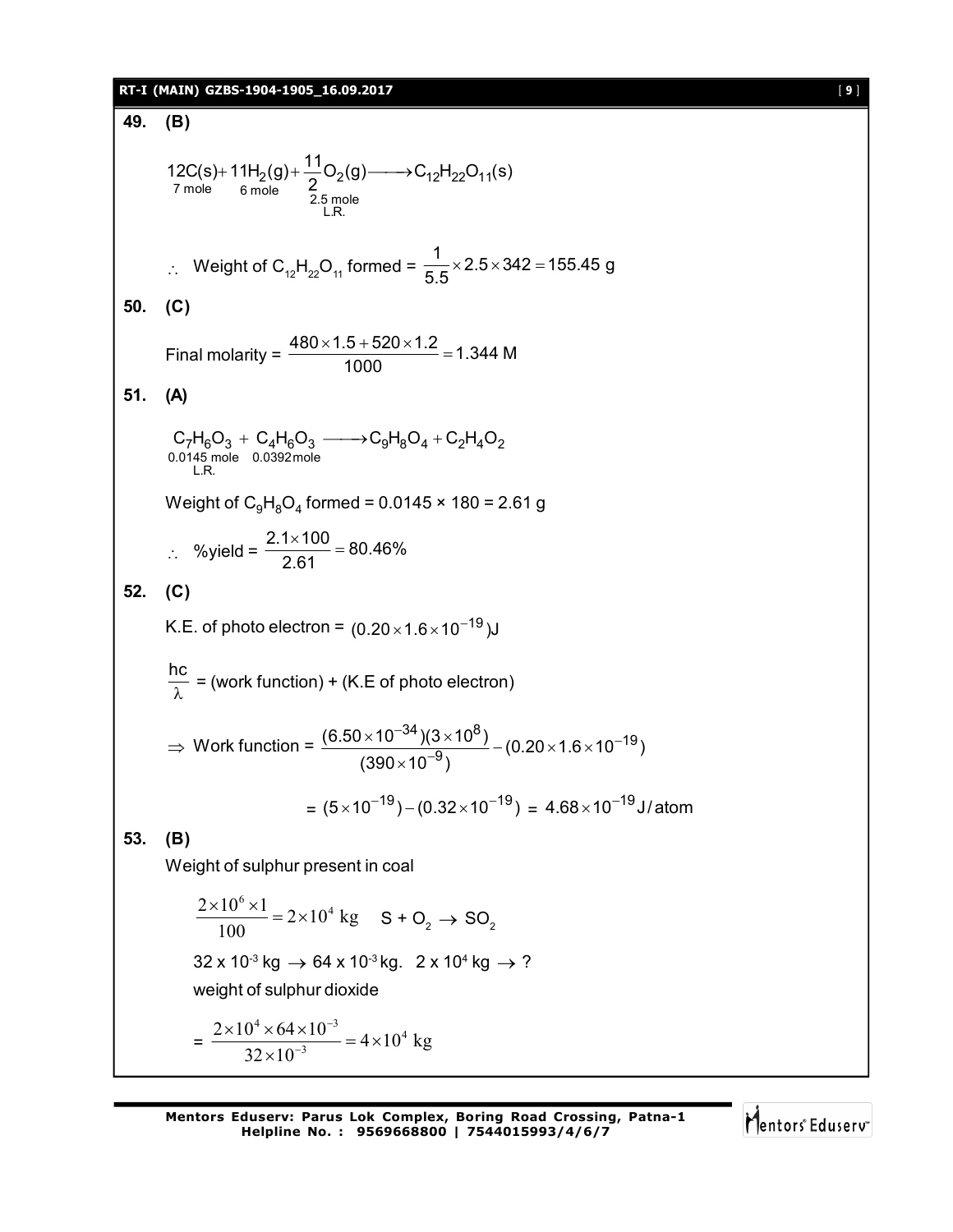[ **10** ] **RT-I (MAIN) GZBS-1904-1905\_16.09.2017 54. (C)**  $C$  + CO<sub>2</sub>  $\rightarrow$  2CO The resultant mixture contains 0.6 L of CO $_{\textrm{\tiny{2}}}$  and 0.8 L of CO **55. (A)**  $[H^+]_{\text{final}} = \frac{50 \times 10 \times 2 + 25 \times 12 + 40 \times 5}{1000}$ 1000  $\sigma^*$ ]<sub>final</sub> =  $\frac{50 \times 10 \times 2 + 25 \times 12 + 40 \times 5}{1000}$  $\frac{1000 + 300 + 200}{1000} = \frac{1500}{1000} = 1.5 M$ 1000 1000  $=\frac{1000+300+200}{1000}=\frac{1500}{1000}=1$ **56. (B)**  $0.33 = \frac{2 \times 56}{M} \times 100$  $=\frac{2\times56}{11}\times1$  $\implies$  M = 33939 **57. (D)** Atomic weight of an element  $x = 6.643 \times 10^{-23} \times N_A = 40$ no. of moles of 'X' =  $\frac{20 \times 1000}{40}$  = 500  $=\frac{20\times1000}{10}=5$ **58. (D)** let, volume of CO $_{2}$  = x, then vol. of N $_{2}$  = (40–x)  $\frac{x}{22.4}$  × 44 } +  $\left(\frac{40-x}{22.4}$  × 28 } = 70  $\left(\frac{\mathsf{x}}{22.4}\times44\right) + \left(\frac{40 - \mathsf{x}}{22.4}\times28\right) = 7$  $44x + 28(40-x) = 22.4 \times 70$  $44x + 1120 - 28x = 1568$  $16 x = 448$  $x = 28$  litre **59. (A)** no. of mole =  $\frac{252 \times 10^{-3}}{100} = 2 \times 10^{-3}$ 126  $\frac{\times 10^{-3}}{22}$  = 2  $\times 10^{-7}$  $\therefore$  Each mole H<sub>2</sub>C<sub>2</sub>O<sub>4</sub> · 2H<sub>2</sub>O have 2 mole of H<sub>2</sub>O  $\therefore$  2 × 10<sup>-3</sup> mole of H<sub>2</sub>C<sub>2</sub>O<sub>4</sub> · 2H<sub>2</sub>O have 2 × 2 × 10<sup>-3</sup> mole of H<sub>2</sub>O. So no. of molecule of H<sub>2</sub>O =  $2 \times 2 \times 10^{-3} \times 6 \times 10^{23}$  $= 24 \times 10^{20} = 2.4 \times 10^{21}$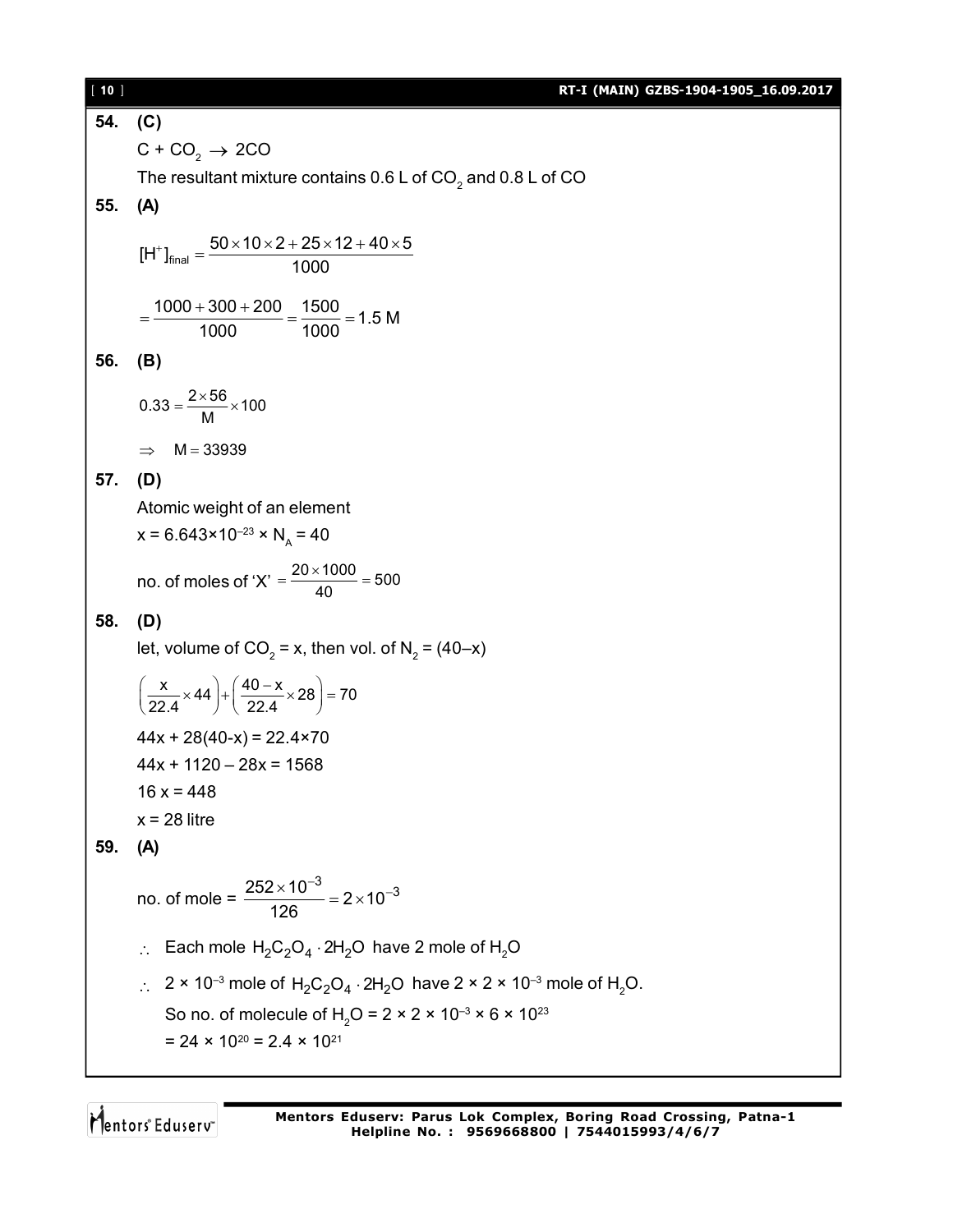#### **RT-I (MAIN) GZBS-1904-1905\_16.09.2017** [ **11** ]



Mentors Eduserv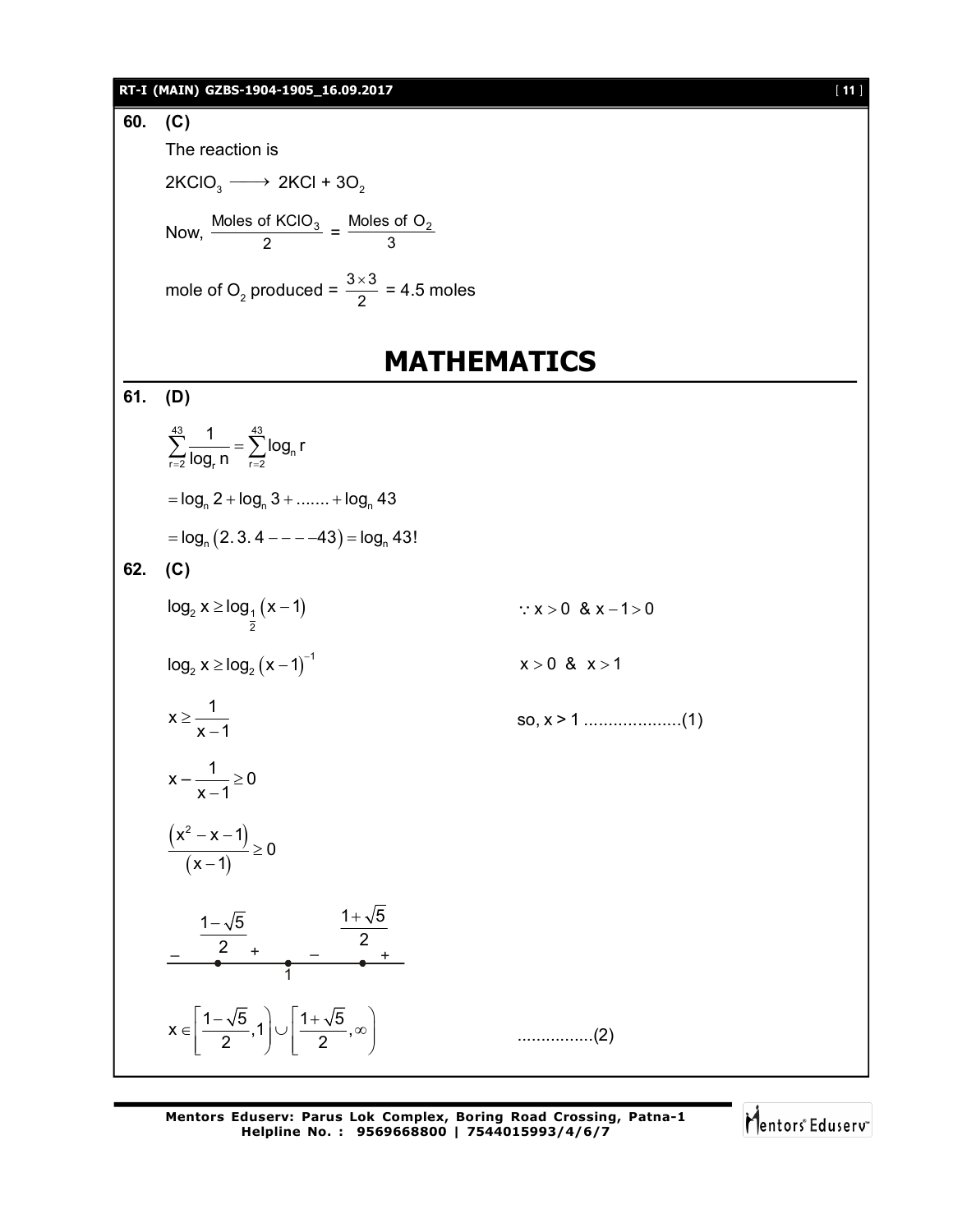[ **12** ] **RT-I (MAIN) GZBS-1904-1905\_16.09.2017**

from (1) and (2)  $x \in \left[\frac{1+\sqrt{5}}{2}, \infty\right]$ 2  $1+\sqrt{5}$  $\in \left[\frac{1+\sqrt{6}}{2},\infty\right]$ **63. (B)**  $x \ne 3, |x-3| = 1 \Rightarrow x = 4,2 \text{ and } 3x^2 - 10x + 3 = 0 \Rightarrow x = \frac{1}{2}$  $-10x+3=0 \Rightarrow x=\frac{1}{3}$  (x = 3 rejected) **64. (B)**  $18^{4x-3} = (54\sqrt{2})^{3x-4}$ taking log both side  $(4x-3)$ log18 =  $(3x-4)$ log $(54\sqrt{2})$  $(4x-3)$ log18 =  $(3x-4)$ log $(18)^{3/2}$  $(4x-3)-\frac{1}{2}(3x-4)$  $\log 18 \left( (4x-3) - \frac{3}{6}(3x-4) \right) = 0$ 2  $(4x-3)-\frac{3}{2}(3x-4)=0$  $(3x-4)$  $4x - 3 = \frac{3}{2}(3x - 4)$ 2  $-3=\frac{6}{2}(3x-4)$  $(x = 6)$ **65. (D)**  $a^{\lambda}$   $1 + \log_a \lambda$   $2 + \log_a$  $\frac{2}{1}$  +  $\frac{1}{1}$  +  $\frac{3}{2}$  = 0  $log_a x$  1 +  $log_a x$  2 +  $log_a x$  $+$   $+$   $=$   $($  $+ \log_a x$  2+1  $\frac{2}{1} + \frac{1}{1} + \frac{3}{2} = 0$ t 1+t 2+t  $+\frac{1}{4+1}+\frac{6}{8+1}=0$  $+t$  2+t **66. (B)** We have,  $\frac{\log x}{\log x} = \frac{\log y}{\log x} = \frac{\log z}{\log x}$  $2a + 3b - 5c$   $2b + 3c - 5a$   $2c + 3a - 5b$  $=\frac{109 \text{ J}}{21 \cdot 21 \cdot 5} =$  $+3b-5c$   $2b+3c-5a$   $2c+3a-5$  $\Rightarrow$ logx logy logz logx logy logz  $2a + 3b - 5c$   $2b + 3c - 5a$   $2c + 3a - 5b$  0  $=\frac{\log y}{\cos^2 y}=\frac{\log z}{\cos^2 y}=\frac{\log x+\log y+\log y}{\cos^2 y}$  $+3b-5c$   $2b+3c-5a$   $2c+3a-5$  $\Rightarrow$  log x + log y + log z = 0  $\Rightarrow$  log(xyz) = 0  $\Rightarrow$  xyz = 1. **67. (B)**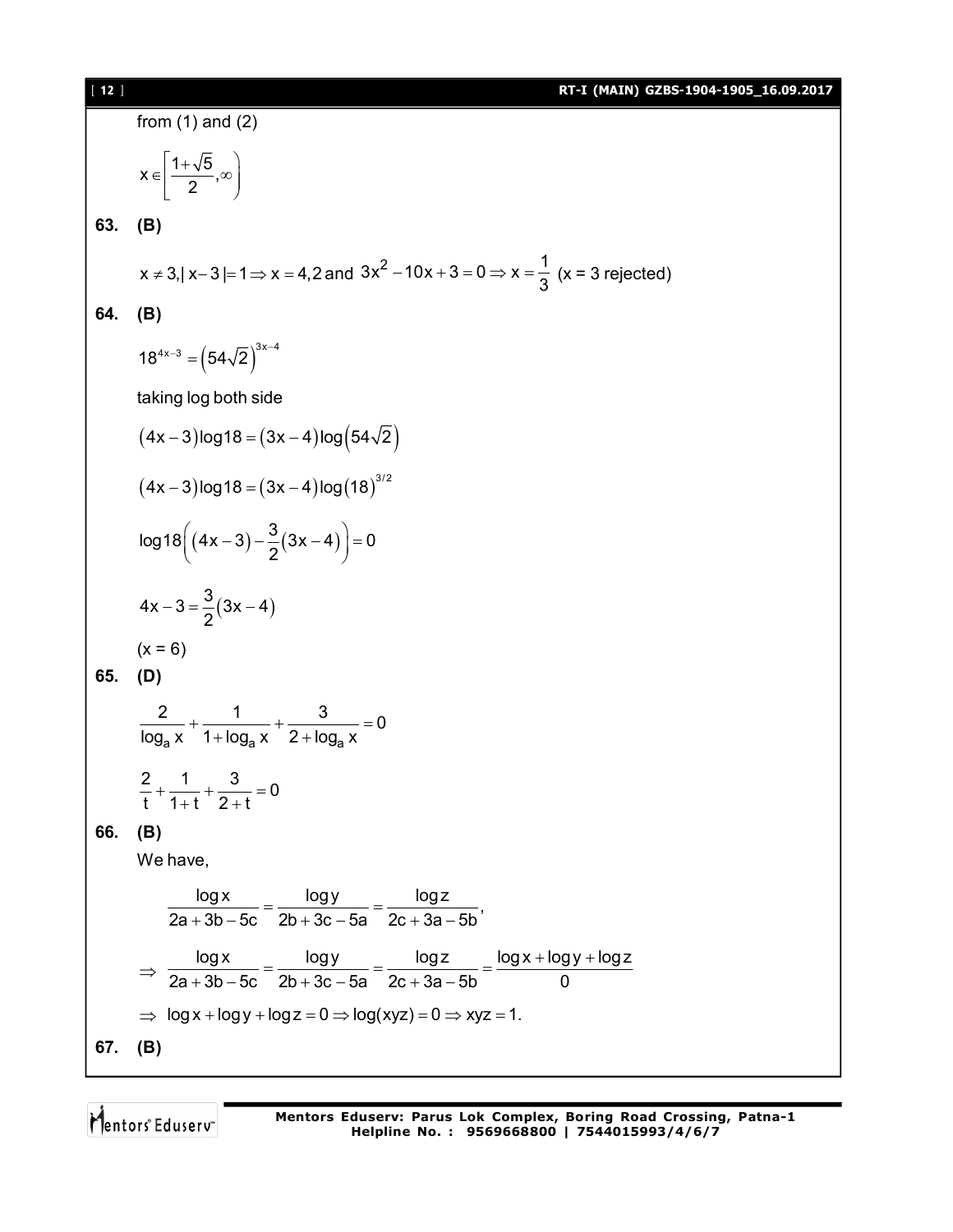#### **RT-I (MAIN) GZBS-1904-1905\_16.09.2017** [ **13** ]

**68. (D)** If  $x^2 + 4x + 3 = (x + 3)(x + 1) \ge 0, x \in \mathbb{R} - (-3, -1)$  ....(1) The given equation becomes  $x^2 + 6x + 8 = 0$  $\implies$   $x = -2, -4$  ....(2) From (1) and (2)  $\Rightarrow$   $x = -4$ If  $x^2 + 4x + 3 < 0, x \in (-3, -1)$  ....(3) The equation becomes  $-(x^2 + 4x + 3) + 2x + 5 = 0$ or  $x^2 + 2x - 2 = 0 \Rightarrow x = -1 \pm \sqrt{3}$  ....(4) From (3) and (4)  $\Rightarrow$   $x=-1-\sqrt{3}$ Sum of the roots =  $-4 + (-1 - \sqrt{3}) = -5 - \sqrt{3}$ . **69. (D) 70. (C)**  $x^{(\log_{10} x)^2 - 3\log_{10} x + 1}$   $>$  1000 = 10<sup>3</sup>  $\Rightarrow$  [(log<sub>10</sub> x)<sup>2</sup> - 3log<sub>10</sub> x + 1]log<sub>10</sub> x > 3log<sub>10</sub> 10 = 3 ⇒  $(log_{10} x)^3 - 3(log_{10} x)^2 + log_{10} x > 3$  ⇒  $(log_{10} x)^2 (log_{10} x - 3) + (log_{10} x - 3) > 0$ ⇒ (log<sub>10</sub> x – 3)((log<sub>10</sub> x)<sup>2</sup> + 1) > 0 ⇒ x > 10<sup>3</sup> = 1000 ⇒ x ∈ (1000, ∞) **71. B** We have,  $\frac{1}{4}$ 1  $cos(3\theta) = \frac{1}{8}$ 1  $\Rightarrow$  cos (3 $\theta$ ) =  $\frac{1}{2}$ 1  $\Rightarrow$  30 = 60°  $\Rightarrow$  0 = 20° **72. (A) 73. (A)**  $(2 \sin^2 91^\circ - 1)(2 \sin^2 92^\circ - 1)$ ... $(2 \sin^2 180^\circ - 1)$ In this product there exists a factor  $(2\sin^2 135^\circ - 1)$  which is equal to zero.  $\therefore$  The product of all terms is zero.

Mentors<sup>®</sup> Eduserv<sup>®</sup>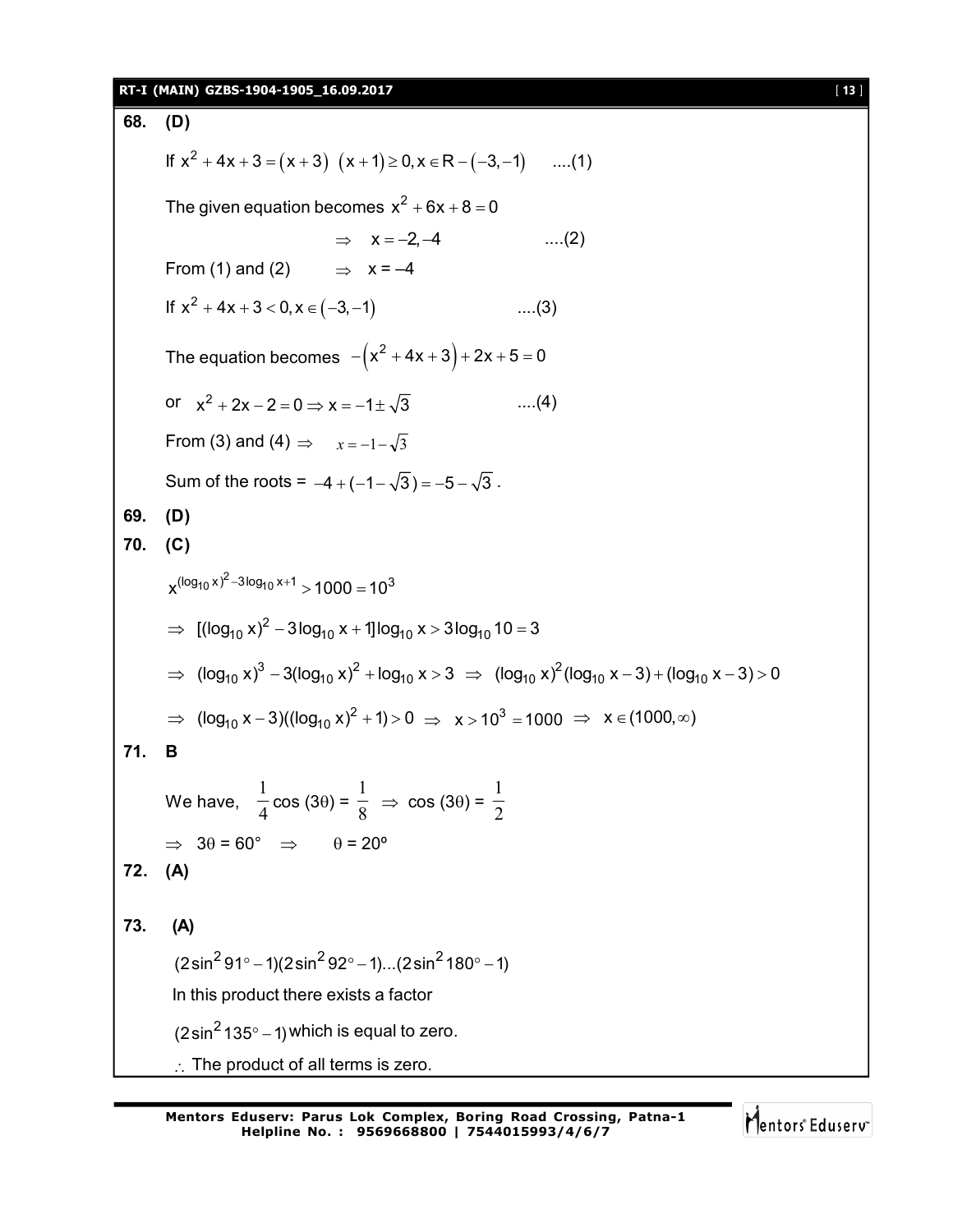| $[14]$ | RT-I (MAIN) GZBS-1904-1905_16.09.2017                                                                                                                                                                   |
|--------|---------------------------------------------------------------------------------------------------------------------------------------------------------------------------------------------------------|
| 74.    | (D)                                                                                                                                                                                                     |
| 75.    | (A)                                                                                                                                                                                                     |
|        |                                                                                                                                                                                                         |
|        | Maximum value of 4sin <sup>2</sup> x + 3cos <sup>2</sup> x i.e., sin <sup>2</sup> x + 3 is 4 and that of sin $\frac{x}{2}$ +cos $\frac{x}{2}$ is $\frac{1}{\sqrt{2}} + \frac{1}{\sqrt{2}} = \sqrt{2}$ , |
|        | both attained at x = $\pi/2$ . Hence the given function has maximum value of 4 + $\sqrt{2}$                                                                                                             |
|        | Hence (a) is the correct answer.                                                                                                                                                                        |
| 76.    | (A)                                                                                                                                                                                                     |
| 77.    | (D)                                                                                                                                                                                                     |
|        | $\sqrt{2+\sqrt{2(1+\cos 4\theta)}} = \sqrt{2+2 \cos 2\theta } = \sqrt{2(1-\cos 2\theta)} = 2 \sin \theta  = 2\sin \theta$ as $\frac{\pi}{2} < \theta < \frac{3\pi}{4}$                                  |
|        | Hence (d) is the correct answer.                                                                                                                                                                        |
| 78.    | (B)                                                                                                                                                                                                     |
|        | $ x^2-2x + x-2 = x^2-x-2 $                                                                                                                                                                              |
|        | $(x^2-2x)(x-2) \ge 0$                                                                                                                                                                                   |
|        | $x(x-2)^2 \ge 0$                                                                                                                                                                                        |
|        | $x \in [0, \infty)$                                                                                                                                                                                     |
| 79.    | (B)                                                                                                                                                                                                     |
|        | We have,                                                                                                                                                                                                |
|        | $\frac{1}{\log_{2} bc + 1} + \frac{1}{\log_{2} ca + 1} + \frac{1}{\log_{2} ab + 1} =$                                                                                                                   |
|        | $\frac{1}{\log_{2}bc + \log_{2}a} + \frac{1}{\log_{b}ca + \log_{b}b} + \frac{1}{\log_{c}ab + \log_{c}c}$                                                                                                |
|        |                                                                                                                                                                                                         |
|        | $=\frac{1}{\log_a abc}+\frac{1}{\log_b abc}+\frac{1}{\log_c abc}$                                                                                                                                       |
|        |                                                                                                                                                                                                         |
|        | = $log_{abc} a + log_{abc} b + log_{abc} c = log_{abc} abc = 1$                                                                                                                                         |
| 80.    | (A)                                                                                                                                                                                                     |
|        | $\frac{(x-1)^3 (x^2+3x+2)^5  x+4 }{(x^2+4x+4)^7} < 0$                                                                                                                                                   |
|        | $\Rightarrow \frac{(x-1)^3 (x+2)^5 (x+1)^5  x+4 }{((x+2)^2)} 0 \Rightarrow \frac{(x-1)^3 (x+2)^5 (x+1)^5  x+4 }{(x+2)^{14}} 0$                                                                          |

Mentors<sup>®</sup> Eduserv<sup>®</sup>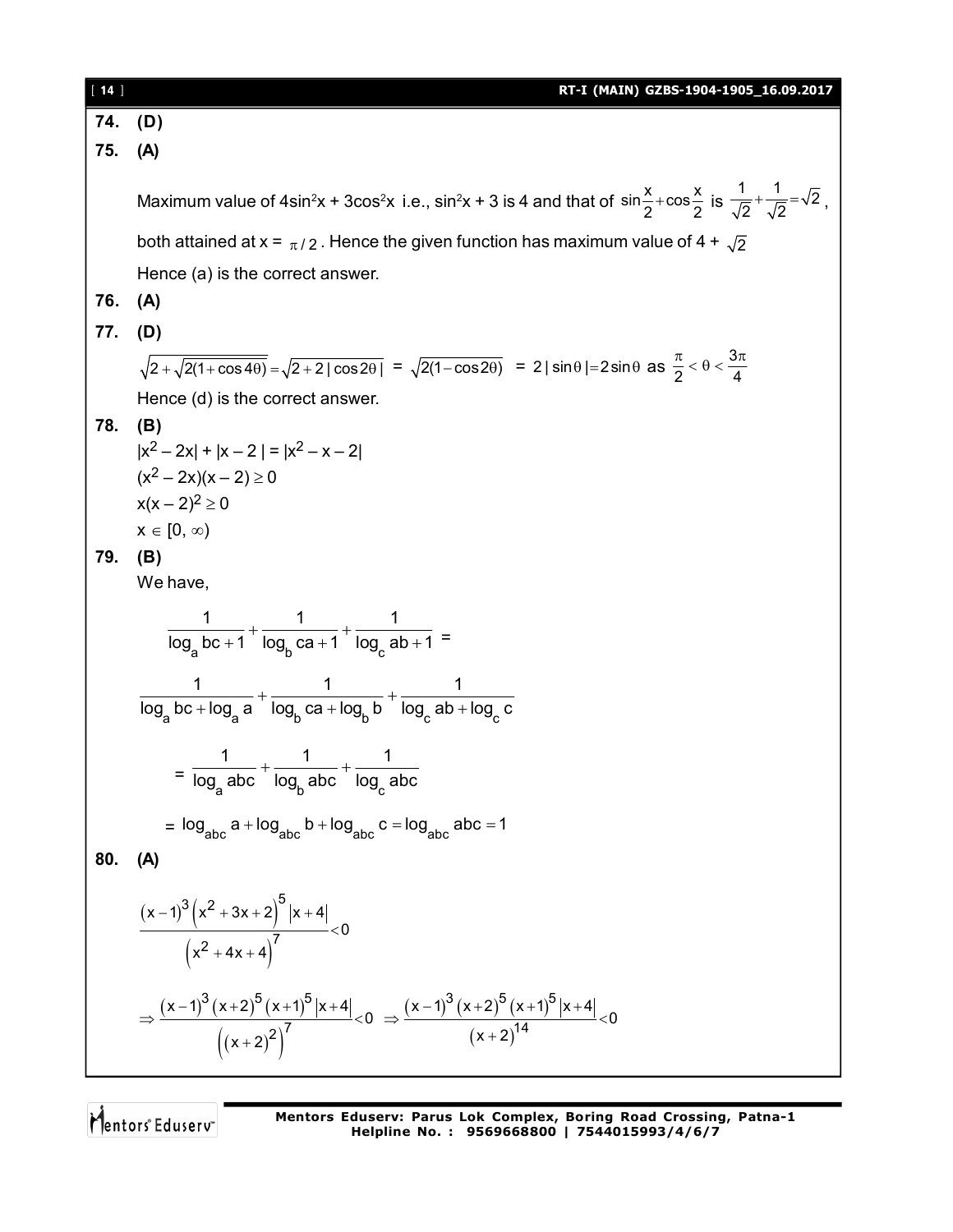#### **RT-I (MAIN) GZBS-1904-1905\_16.09.2017** [ **15** ]

$$
\Rightarrow x \in (-\infty, -2) \cup (-1, 1) \text{ and } 1 < |x-3| < 5
$$
  
\n⇒ 1 < x  $-3 < 5$  or  $-5 < x - 3 < -1$  ⇒ 4 < x < 8 or  $-2 < x < 2$   
\nHence common solution is  $(-1, 1)$   
\n81. (A)  
\n
$$
\cos A.\cos(45^\circ - A) = \cos A\left(\frac{\cos A + \sin A}{\sqrt{2}}\right)
$$
\n
$$
= \frac{1}{\sqrt{2}}(\cos^2 A + \sin A.\cos A)
$$
\n
$$
= \frac{1}{2\sqrt{2}}((1 + \cos 2A) + \sin 2A)
$$
\nas  $\cos 2A + \sin 2A + 1 \le \sqrt{2} + 1$   
\n $\therefore$  max. value of  $\cos A.\cos B = \frac{1}{2\sqrt{2}}(1 + \sqrt{2})$   
\n82. (C)  
\nAccording to property  
\n
$$
\log_2 x \ge \log_2 \cdot (x - 1)
$$
\n
$$
\Rightarrow \log_2 x \ge -\log_2 (x - 1) \Rightarrow \log_2 x (x - 1) \ge 0
$$
\n
$$
\Rightarrow \log_2 x (x - 1) \ge \log_2 1 \Rightarrow x (x - 1) \ge 1 \Rightarrow x^2 - x - 1 \ge 0
$$
\n
$$
\Rightarrow \left(x - \frac{1 - \sqrt{5}}{2}\right)\left(x - \frac{1 + \sqrt{5}}{2}\right) \ge 0 \Rightarrow x \ge \frac{1 + \sqrt{5}}{2} \text{ or } x \le \frac{1 - \sqrt{5}}{2}
$$
\n
$$
(\because \log_{1/2} (x - 1) \text{ is defined only } x - 1 > 0) \text{ and } \log x \text{ is defined when } x > 0
$$
\ncombining above all we get common value is  
\n
$$
x \in \left[\frac{1 + \sqrt{5}}{2}, \infty\right]
$$
\n83. (C)  
\nLet P = cos θ cos 2θ cos 3θ ... cos 1004θ  
\nand Q = sin 0 sin 20 sin 30 ... sin 10040  
\nThen 2<sup>1004</sup>PQ = sin 2θ sin 4θ ... sin 2008θ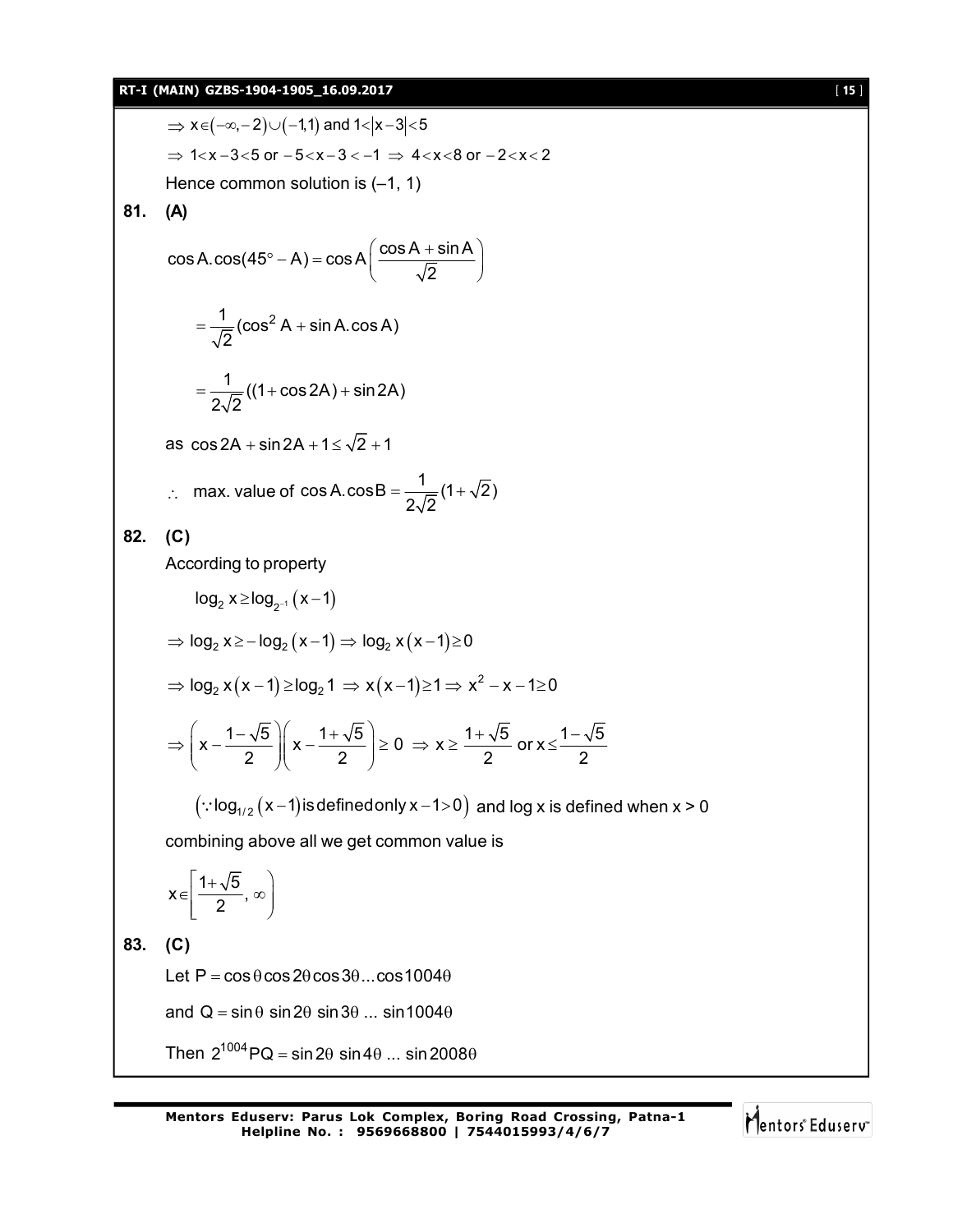